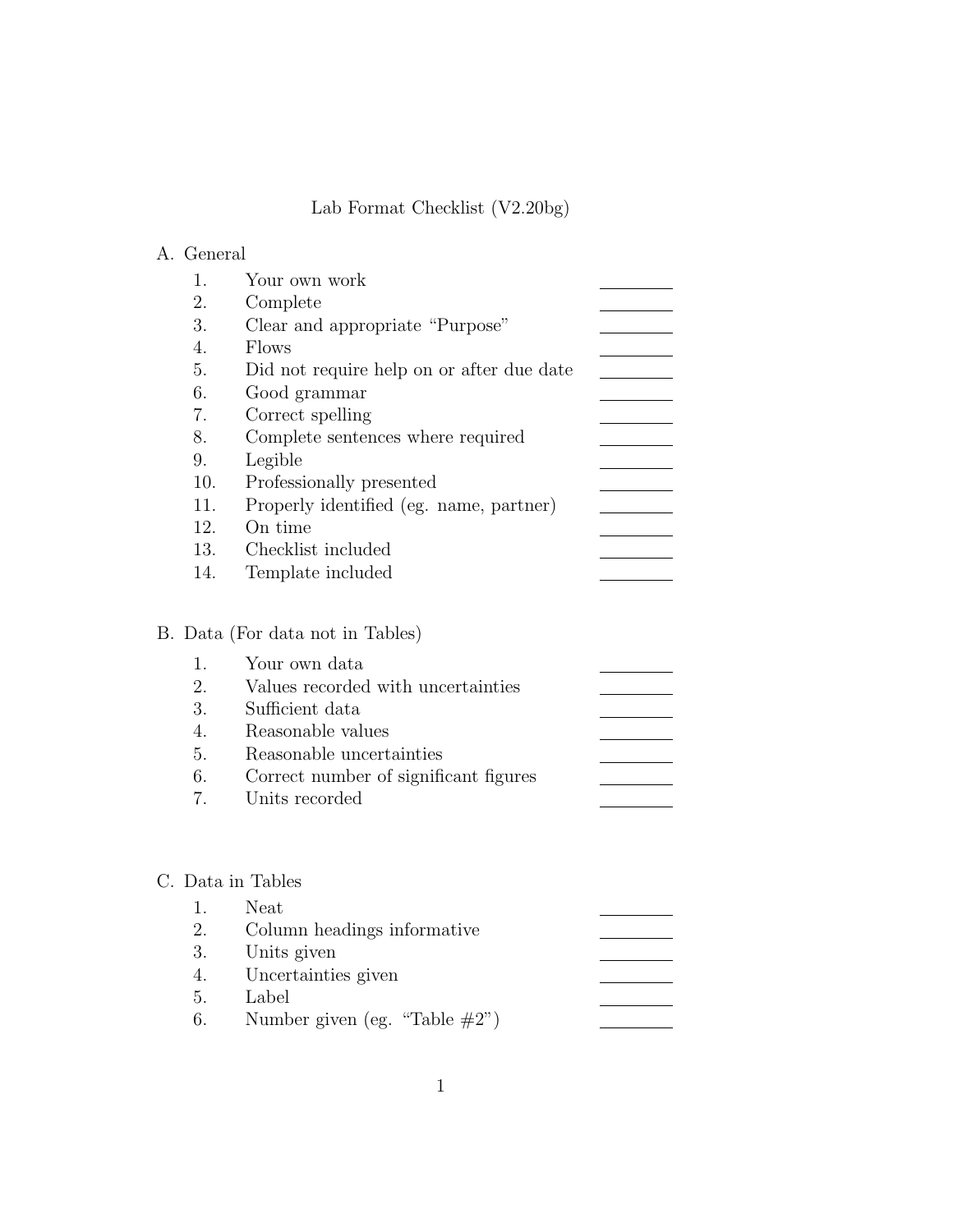# D. Least Squares Fits

| 1. | Points used for fit clearly identified   |  |
|----|------------------------------------------|--|
| 2. | Results given meaningful names           |  |
| 3. | Correct units for slope and intercept    |  |
| 4. | Correct indication of "large" or "small" |  |
|    | scatter                                  |  |

# E. Graphs

| 1.  | Title meaningful                         |  |
|-----|------------------------------------------|--|
| 2.  | Correct graph type and orientation       |  |
| 3.  | Plotting data in table                   |  |
| 4.  | Axis labels meaningful                   |  |
| 5.  | Correct axis units                       |  |
| 6.  | Points not connected                     |  |
| 7.  | Error bars in both dimensions or note if |  |
|     | too small                                |  |
| 8.  | Error bars correct size                  |  |
| 9.  | Line of best fit shown without markers   |  |
| 10. | Number given (eg. "Graph $\#3$ )         |  |

# F. Calculations and Results

| 1.  | Any required derivations done correctly |  |
|-----|-----------------------------------------|--|
| 2.  | Analysis explained where needed         |  |
| 3.  | Correct formulas used                   |  |
| 4.  | Sample calculations shown where needed  |  |
| 5.  | All required values calculated          |  |
| 6.  | Uncertainties included                  |  |
| 7.  | Units included                          |  |
| 8.  | Correct number of significant figures   |  |
| 9.  | Appropriate use of standard form        |  |
| 10. | Theoretical or reasonable value         |  |
| 11. | Agreement of experiment with theory     |  |
| 12. | Questions reasonably answered           |  |